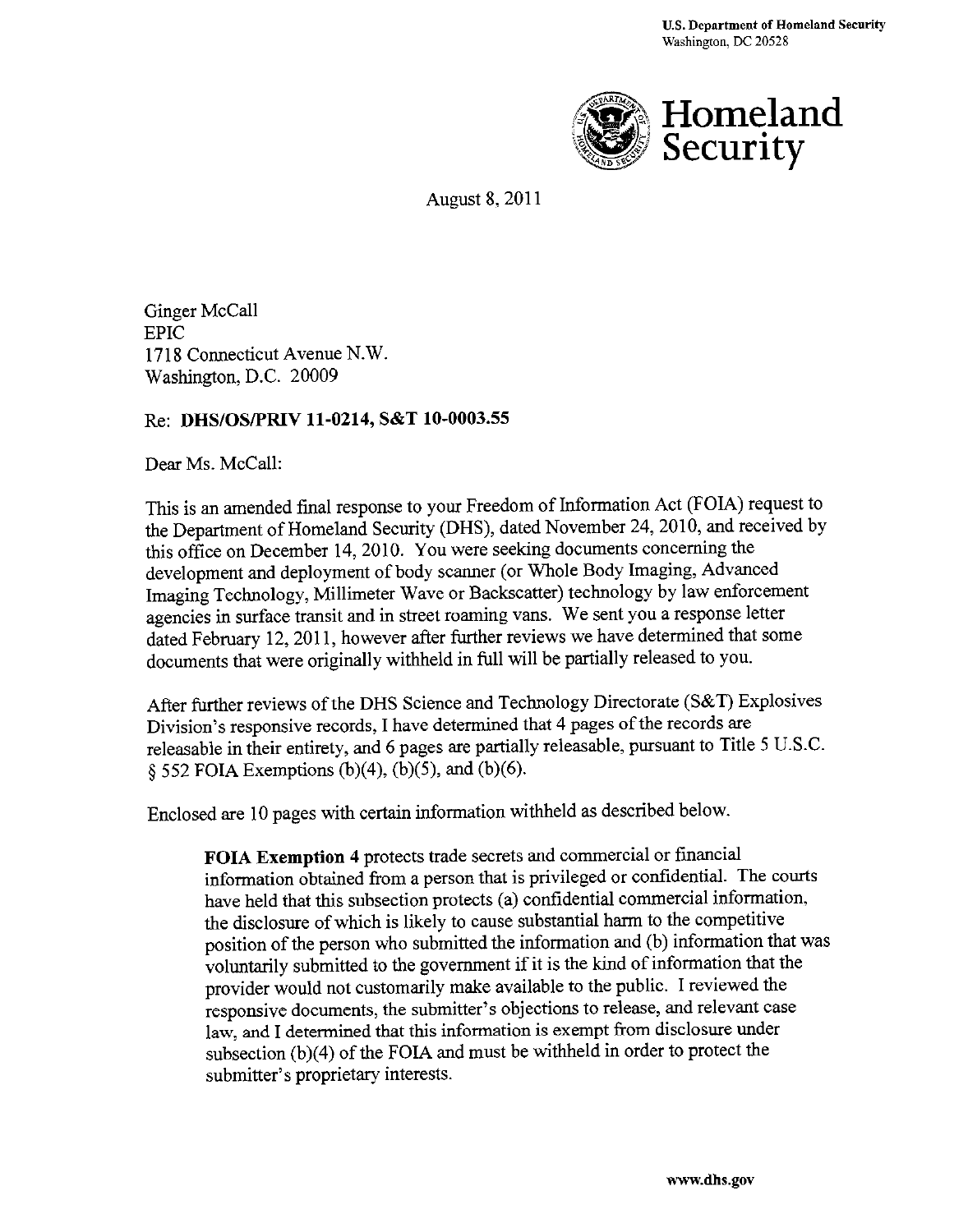**FOIA** Exemption 5 protects from disclosure those inter- or intra-agency documents that are normally privileged in the civil discovery context. The three most frequently invoked privileges are the deliberative process privilege, the attorney work-product privilege, and the attorney-client privilege. After carefully reviewing the responsive documents, I determined that the responsive documents qualify for protection under the

• Deliberative Process Privilege

The deliberative process privilege protects the integrity of the deliberative or decision-making processes within the agency by exempting from mandatory disclosure opinions, conclusions, and recommendations included within interagency or intra-agency memoranda or letters. The release of this internal information would discourage the expression of candid opinions and inhibit the free and frank exchange of information among agency personnel.

**FOIA Exemption 6** exempts from disclosure personnel or medical files and similar files the release of which would cause a clearly unwarranted invasion of personal privacy. This requires a balancing of the public's right to disclosure against the individual's right privacy. The types of documents and/or information that we have withheld consist of telephone numbers and email addresses. The privacy interests of the individuals in the records you have requested outweigh any minimal public interest in disclosure of the information. Any private interest you may have in that information does not factor into the aforementioned balancing test.

Provisions of the FOIA allow us to recover part of the cost of complying with your request. 6 CFR  $\S$  5.11. In this instance you will not be charged. If you need to contact our office again about this matter, please refer to DHS/OS/PRIV 11-0214, S&T 10-0003.55.

Sincerely,

Montrall Cozen

Marshall Caggiano Attorney/Advisor Science and Technology Directorate

Enclosures: 1) Email Correspondence between DHS and Rapiscan

2) Rapiscan Secure 1000 Marketing Material

3) Agenda for August 16, 2006, Prototypes and Technologies for Improvised Explosive Device Detection, PTIEDD, BomDetec Phase I, Kickoff Meeting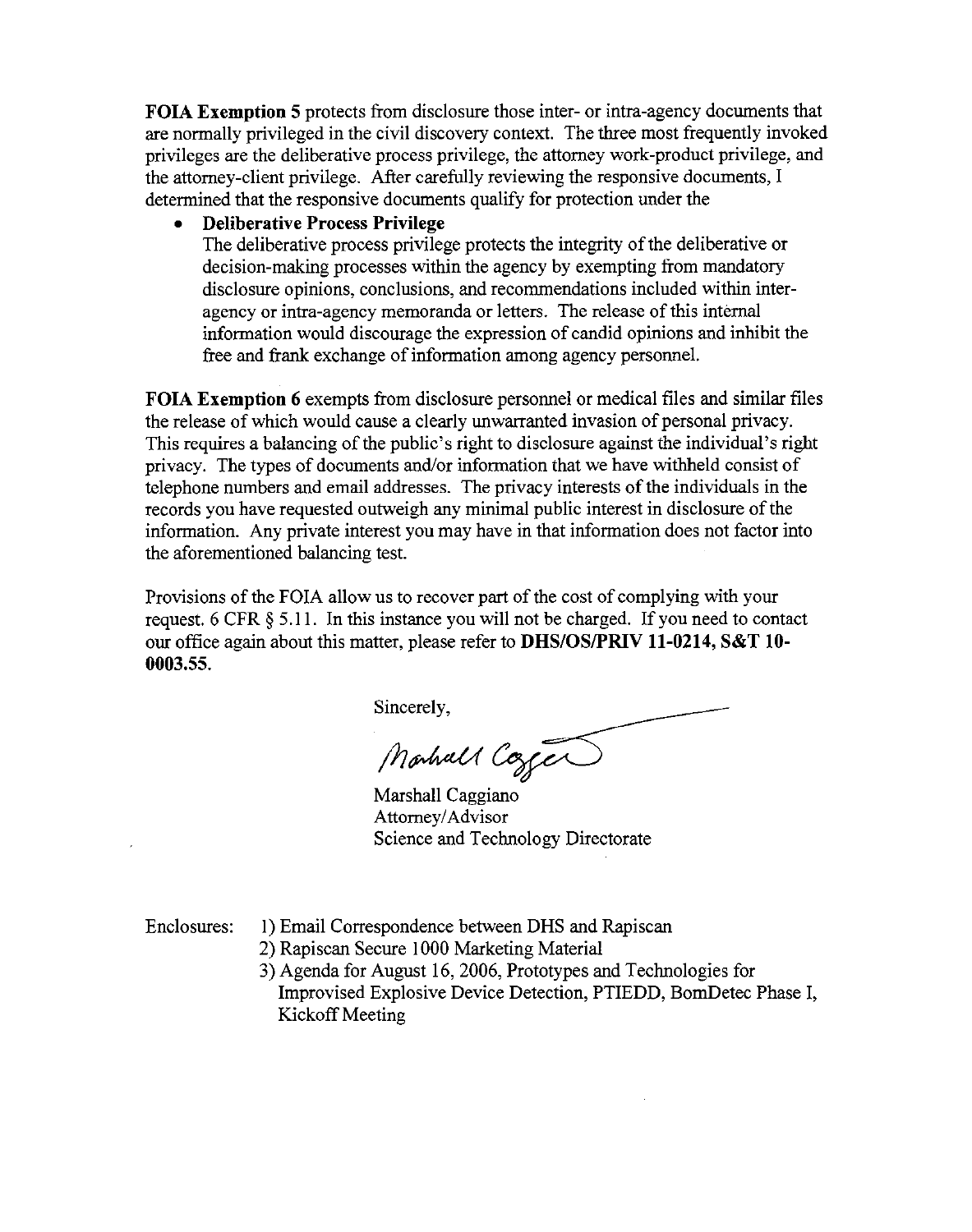$(b)(6)$ From: Ron Hughes Sent: Wednesday, March 08, 2006 3:34 PM To: Ed Franco; DePersia, Trent; Caramanica, Janet Cc: Steve Gray; Andy Kotowski; Andreas Pfander Subject: Summary of Meeting with HSARPA - March 7, 2006

First of all, I'd like to thank Trent and Janet for taking time to visit with us at Rapiscan, Hawthorne and review the progress we have made on the Secure Standoff project.

Rapiscan presented viewgraphs summarizing highlights of the project's studies, models and test results in pursuit of improving the current Secure 1000 backscatter imaging technology to increase the standoff distance and image quaJity. There was a good deal of detailed discussions surrounding these topics and all questions were addressed. A brief look at the schedule indicated a slight delay in progress has occurred, but Rapiscan is confident this time will be recovered over the next couple months.

Discussions regarding the potential deployment scenarios highlighted the need for end-user feedback from specific persons and/or entities such as Joe Foster, TSL, NIJ, TSWG, LAPD and others. A date for a demo for this group should be selected and communicated to Trent & Janet within the next few weeks.

Janet requested the contract number of the related TSA project "Camden" and it is Contract # HSTS04-05-C-RED089.

In anticipation of the successful conclusion of Phase 1, we further discussed the approval process for Phase 2. Trent would like Rapiscan to provide a summary of current performance and the anticipated performance (and the pathway to reaching that performance) so that he can begin the process of securing Phase 2 funding and minimize the gap between the end of Phase 1 and the start of Phase 2. Rapiscan will provide this information within the next few weeks.

A demo of the existing test bed was performed.

 $(b)(4)$ 

•

The test plan was discussed along with our plans for implementing the improvements, identified in the previous studies, into the test bed.

Rapiscan appreciates the continued interest in this technology and looks forward to working with HSARPA and other stakeholders to implement this technology into a deployable system.

Thanks and Best Regards,

Ronald J Hughes Sr. Project Manager Rapiscan Systems

•

•

•

This e-mail transmission containe legally privileged confidential information belonging to the sender. The information is intended only for the use of the individual or entity to whom it Is addressed, If you are not the intended recipient, you are hereby notified that any disclosure, copying, distribution, or the taking of any action in reliance on the contents of this e-mailed information is strictly prohibited. If you have received this e-mail in error, please notify us immediately by return e-mail.

(b)(6)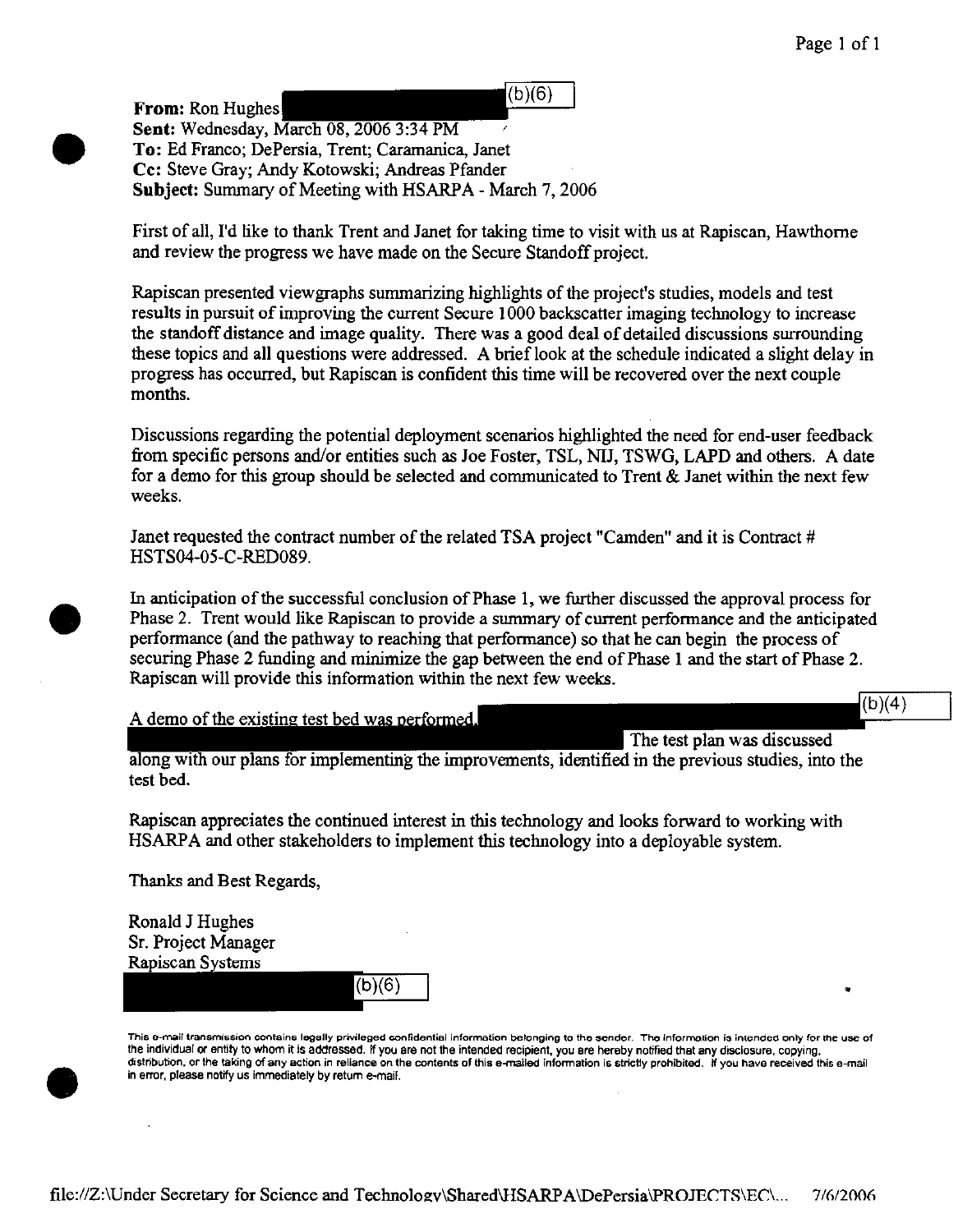## Rapiscan Secure 1000

#### PEOPLE SCREENING

**Hands-Off Screening** 

**Quick and Effective** 

**Privacy Protection** 

**High Resolution Imaging** 



Shown with optional lockable workstation

The Rapiscan Secure 1000 is the most effective and comprehensive people screening solution available. The images produced by the system enable the operator to easily identify concealed threat items. The backscatter technique utilized in the system provides high resolution Images of both organic (e.g. explosives, narcotics, ceramic weapons) and inorganic (e.g. metal) items.

Rapiscan Systems has also developed techniques to protect the privacy of the person being screened while enabling effective detection of threat items. In a recent study, 19 out of 20 people preferred a Secure 1000 scan to an invasive pat-down physical search. The system is completely safe for all persons and meets the requirements of health authorities worldwide.

The Rapiscan Secure 1000 is the most widely deployed image-based people screening solution in the world and can be part of any high security checkpoint.

#### HOW BACKSCATTER TECHNOLOGY WORKS

An image is produced as a result of Compton Scattering; meaning when the emitted beam contacts a material, it is "scattered back" toward the system. This information is received by high resolution detectors and is passed to image processing software which creates a display on the video monitor for operator analysis.



ONE COMPANY - TOTAL SECURITY

#### **FEAT RES & OPTONS**

#### The Rapiscan Secure 1000

Rapiscan

systems An OSI Systems Company

incorporates design improvements that resulted from a deployment of the system at London Heathrow Airport. The Secure 1000 is the first backscatter personnel screening solution to be deployed In the civil aviation environment.

Lockable Workstation

**Detection Enhancing Back Panel** 

#### APPLICATIONS

**AVIATION SECURITY** MILITARY BASE SECURITY CORRECTIONAL FACILITIES **BORDER CROSSINGS** 

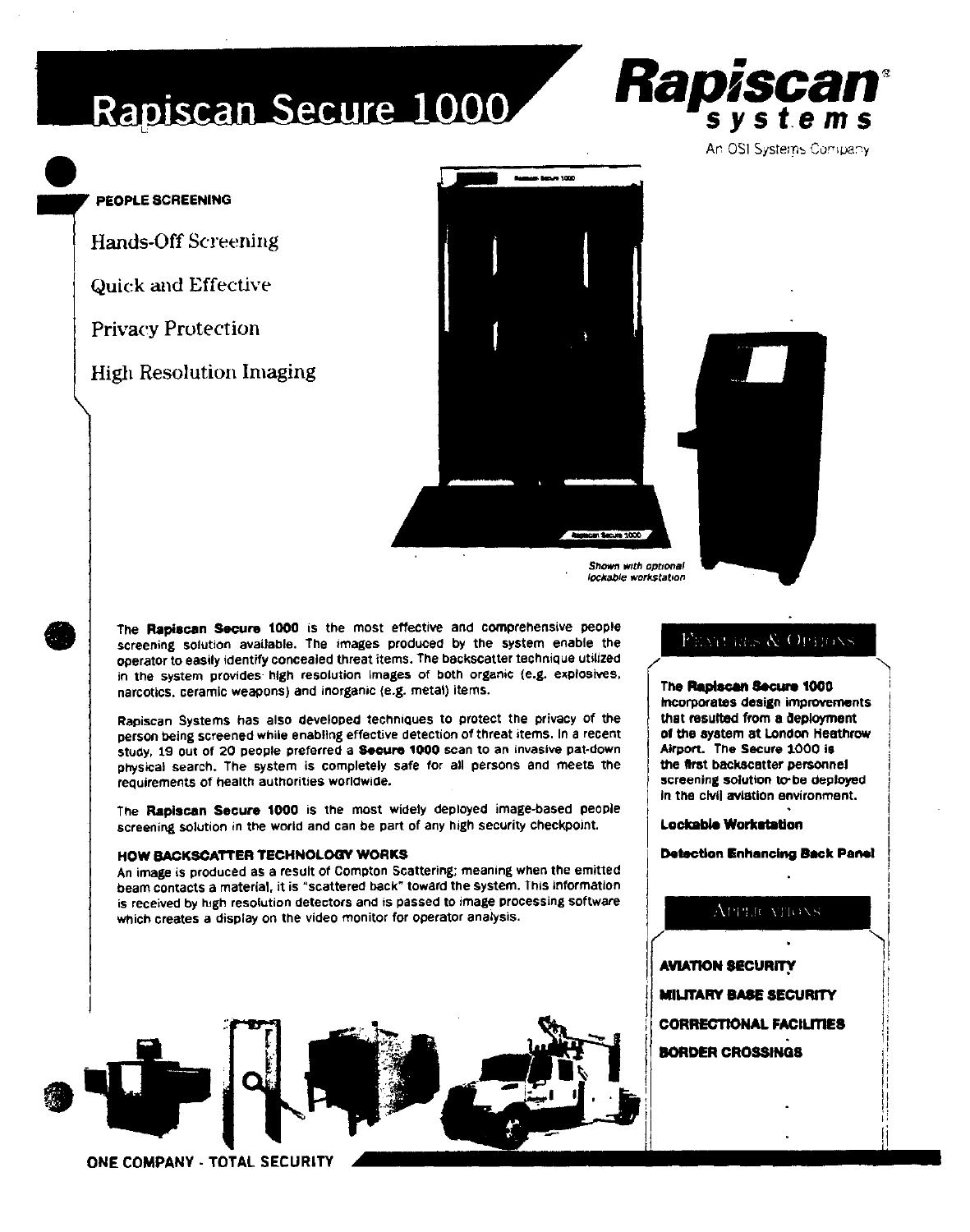

#### An OSI Systems Company

# Rapiscan Secure 1000

#### PEOPLE SCREENING

#### **FINLAND**

Nintisillankuja 5, P.O. Box 174 **FIN-02631 Espoo FINLAND** Tel: +358 9 32941500 Fax: +358 9 32941302

#### **ASIA PACIFIC**

240 Macpherson Road #06-04 Pines Industrial Building Singapore 348574 **SINGAPORE** Tel: +65-6743-9892 Fax: +65-6743-9885 / 6743-9915

#### **UNITED KINGDOM**

X-Ray House Bonehurst Road **Salfords** Surrey RH1 5GG UNITED KINGDOM Tel: +44 (0) 870-7774301 Fax: +44 (0) 870-7774302

#### **USA - CALIFORNIA**

3232 W. El Segundo Blvd. Hawthome, California 90250 UNITED STATES of AMERICA Tel: +1 310-978-1457 Fax: +1 310-349-2491

#### **E-MAIL**

31500682

sales@rapiscansystems.com

**ISO 9001:2000 Certified** 



| <b>SPECIFICATIONS</b>             |                                                                                                                                                                                                                                                                                                                                                                                                                                                                                                                                                                    |  |
|-----------------------------------|--------------------------------------------------------------------------------------------------------------------------------------------------------------------------------------------------------------------------------------------------------------------------------------------------------------------------------------------------------------------------------------------------------------------------------------------------------------------------------------------------------------------------------------------------------------------|--|
| Regulatory<br>Compliance & Safety | The Rapiscan Secure 10000 complies with the applicable FDA requirements and<br>ANSI Standards. The FDA has classified the Rapiscan Secure 100000 as a device<br>under Section 201(h) of the Federal Food Drug and Cosmetic Act (FFDCA) and the<br>safety of the product is addressed by the provisions of Subchapter C - Electronic<br>Product Radiation Control. The Rapiscan Secure 1000 has been assigned the<br>FDA Succession number 9110663-03. The ANSI Standard is N43.17 and is titled<br>"Radiation Safety for Personnel Screening Systems Using X-ray". |  |
| $\zeta \in$ Compliant             | Yes:                                                                                                                                                                                                                                                                                                                                                                                                                                                                                                                                                               |  |
| Image Acquisition                 | Scan rate: Less than 8 seconds per view<br>Display: 17 inch high-resolution color monitor<br>Emission Per Scan: Less than 10 microRem per exam-                                                                                                                                                                                                                                                                                                                                                                                                                    |  |
| Power Specifications              | 115V systems: 115V single phase, 60Hz, 12 Amps<br>230V Systems: 220-240V single phase, 50/60Hz, 6 Amps                                                                                                                                                                                                                                                                                                                                                                                                                                                             |  |
| Physical Details                  | Floor Space: 5.5 ft. x 9 ft. in front<br>Overhead Clearance: 80 inches (204 centimeters) minimum<br>Unit Weight: 1097 pounds (499 kilograms)<br>Physical Dimensions: 48.75 inches wide x 36 inches deep x 79.5 Inches high<br>(123x92x202cm)                                                                                                                                                                                                                                                                                                                       |  |

One (1) year

#### **X-RAY COMPARISONS** The Following are some of the typical exposure levels that can be experienced with other types of x-ray systems and some naturally occurring sources (see chart below for comparisons.) **Secure 10000** Medical CT (CAT Scan): Up to 1,000,000 microRem **LESS THAN 10 MICROREM PER EXAM** Chest, Mammography: Up to 10,000 microRem **Background Radiation** Denver (5000 ft): Up to 600 microRem per day Miami (sea level): Up to 300 microRem per day Inside vs. outside a building: Up to 25 microRem per day **Airline Passenger Dose** One hour flight: Up to 500 microRem per hour



#### www.rapiscansystems.com

CUSTOMER SUPPORT SERVICES: Our team is dedicated to providing a prompt. effective and personalized response that exceeds your expectations. With spare parts inventory and skilled technicians all over the world, you can be certain Rapiscan Systems will always be prepared with a solution to address your requirements. By measuring response time, parts delivery and support status, our team embraces a customer centric philosophy to ensure continual improvement of our products and services.

Warranty

With continual development of our products Rapiscan Systems reserves the right to amend specifications without notice.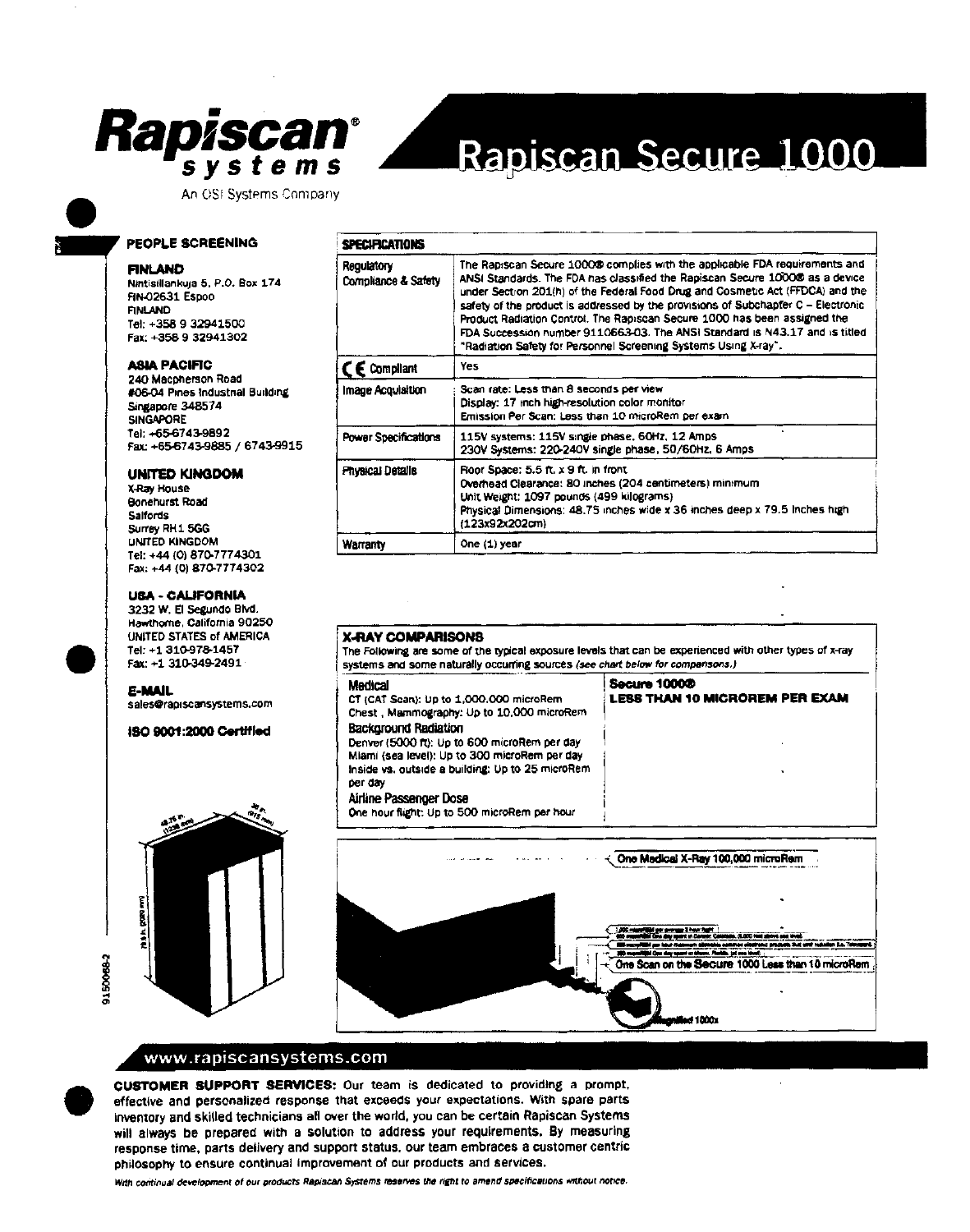$\epsilon$ 

 $(b)(5)$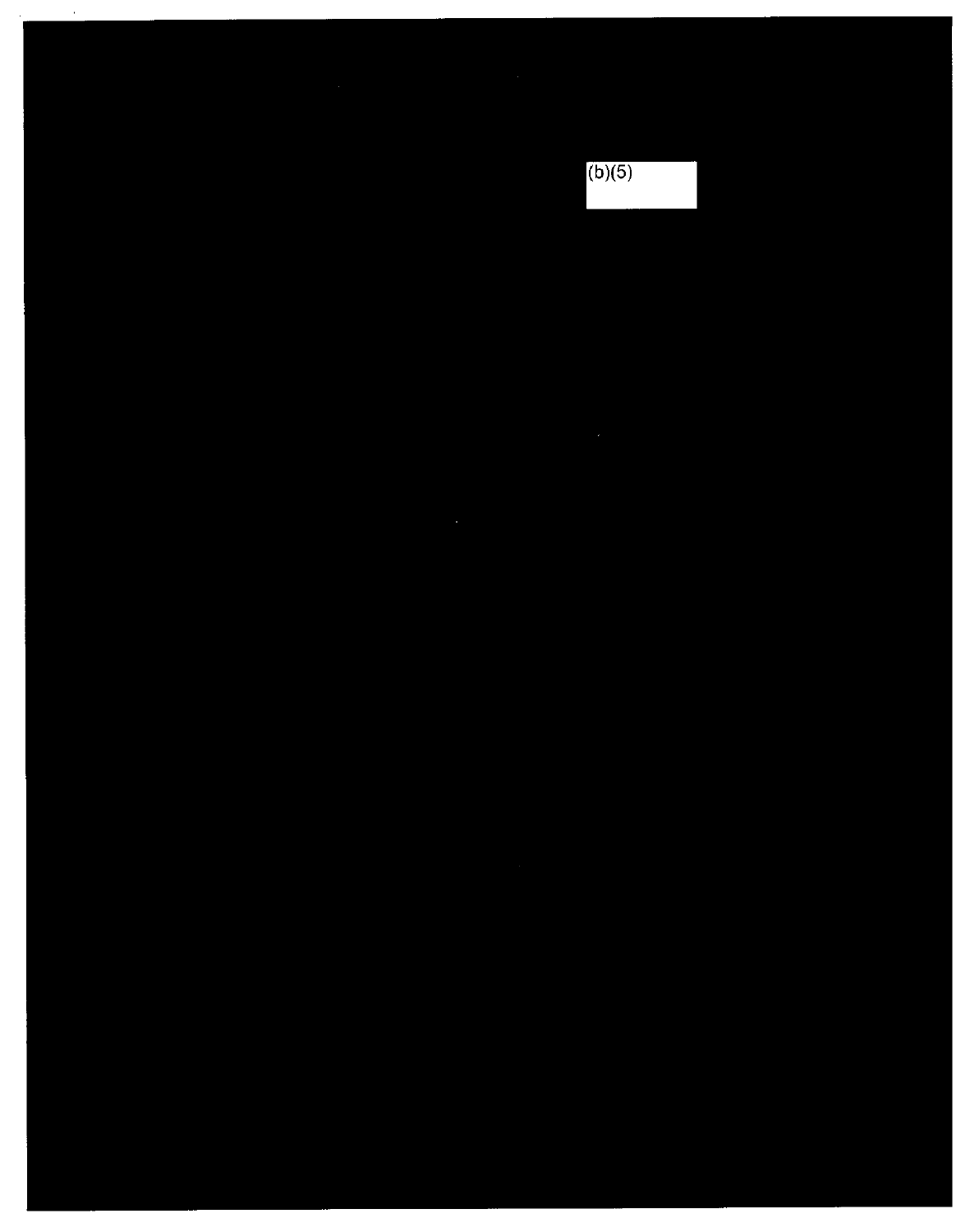$(b)(5)$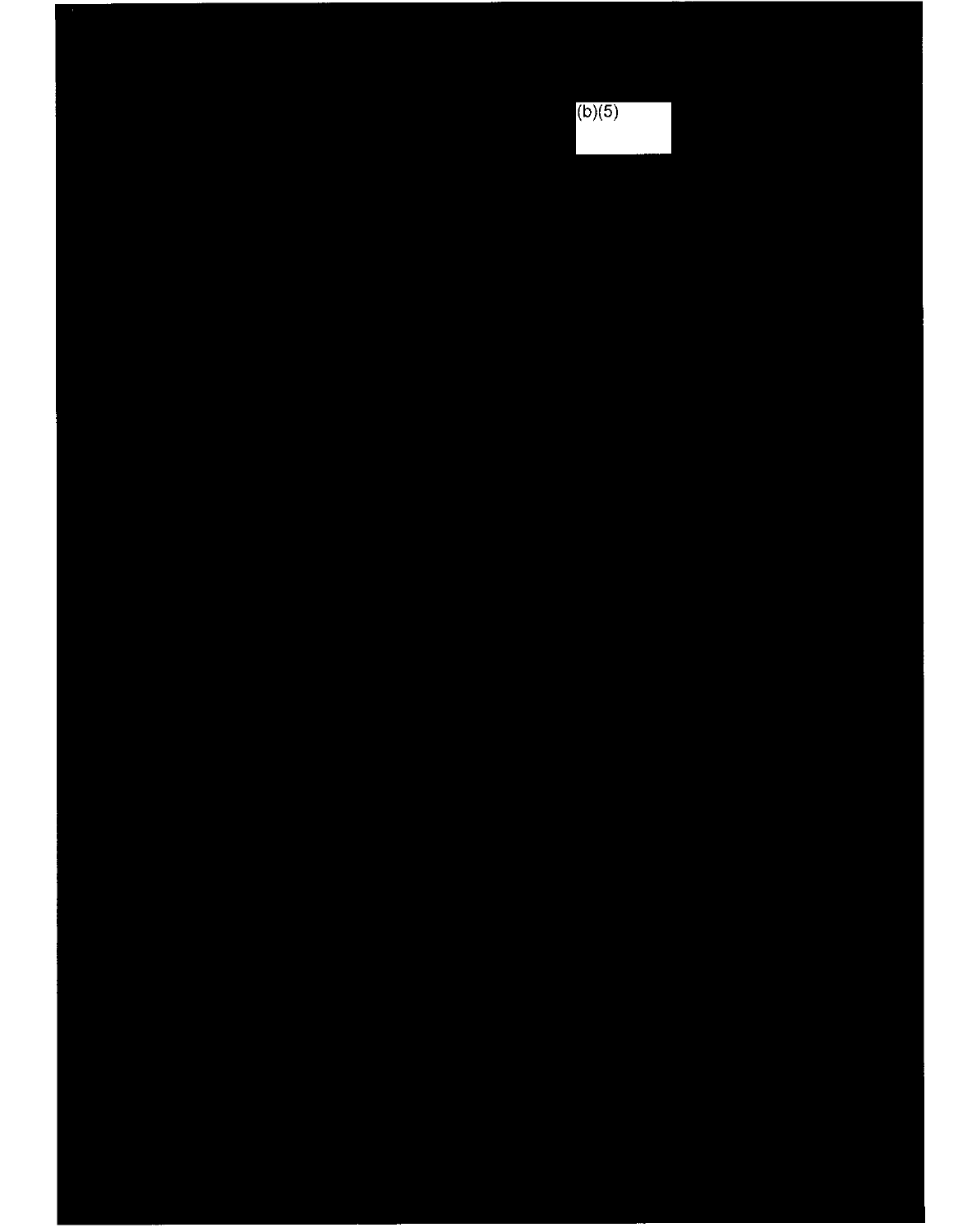# $(b)(5)$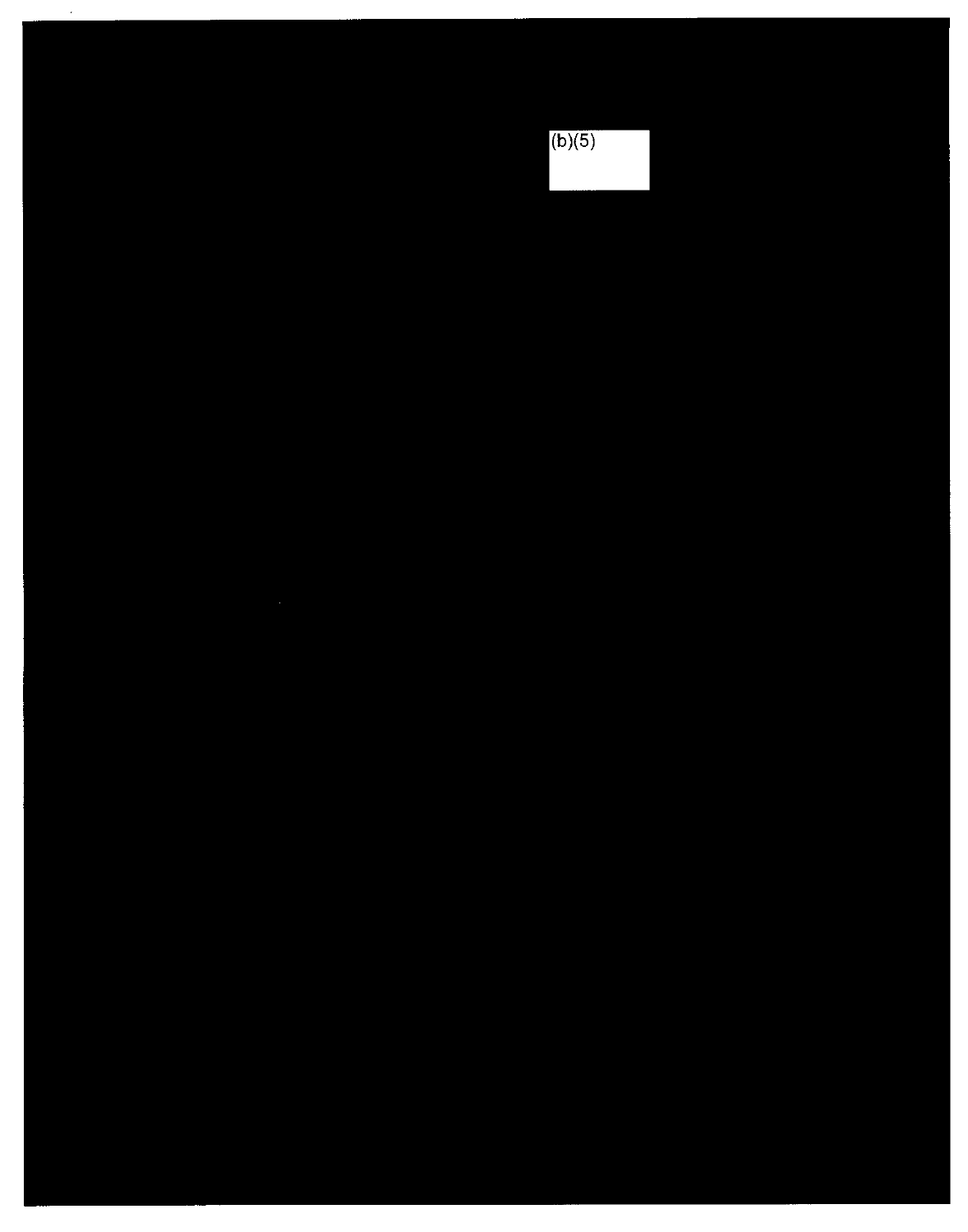• **Rapiscan Systems High Energy Inspection Cor 352 East Java Drive Sunnyvale, CA 94089·1328** 

### **Key Personnel**

**•**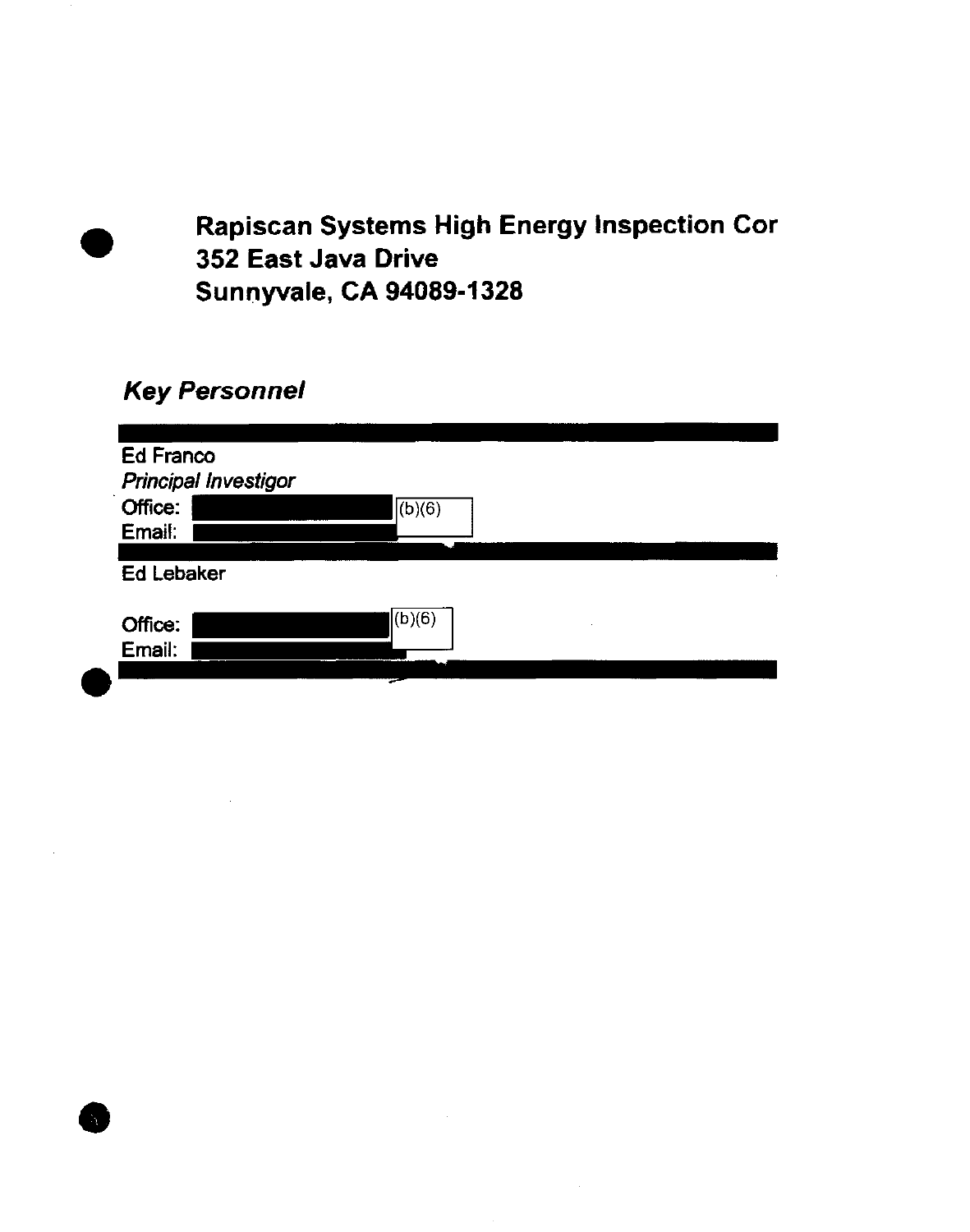$\blacktriangle$ 

## Prototypes and Technologies for Improvised Explosive Device Detection, PTIEDD, BomDetec Phase I, Kickoff Meeting

Stearns Center, Northeastern University, Boston, Massachusetts

### Agenda

| Day 1: Wednesday, August 16, 2006 | <b>Topic: Suicide Bomber Detection</b>                                                                                                                                   |  |  |
|-----------------------------------|--------------------------------------------------------------------------------------------------------------------------------------------------------------------------|--|--|
|                                   |                                                                                                                                                                          |  |  |
| 8:00 AM - 8:15 AM                 | Continental Breakfast (Rm 166 West Village Building "H")                                                                                                                 |  |  |
| 8:15 AM - 8:30 AM                 | Opening Remarks and Introductions                                                                                                                                        |  |  |
|                                   | Michael B. Silevitch, Robert D. Black Professor of Engineering,                                                                                                          |  |  |
|                                   | Northeastern University and Director of CenSSIS                                                                                                                          |  |  |
|                                   | Trent DePersia, Program Manager, HSARPA, Science and Technology                                                                                                          |  |  |
| 8:30 AM - 9:30 AM                 | Program Overview                                                                                                                                                         |  |  |
|                                   | Michael Shepard, Program Manger, HSARPA, Science and Technology                                                                                                          |  |  |
|                                   | John Beaty, Program Manager of CenSSIS                                                                                                                                   |  |  |
| 9:30 AM - 10:15 AM                | Operational Overview                                                                                                                                                     |  |  |
|                                   | Operational Scenarios - 45min -                                                                                                                                          |  |  |
|                                   | Operational Scenarios, Moshe Ben-Ezra, Post Doctoral Researcher,<br>$\circ$<br>Siemens Corp. Research, Inc., Hong Shen, Program Manager,<br>Siemens Corp. Research, Inc. |  |  |
| 10:15 AM - 10:45 AM               | <b>BomDetec Sensors</b>                                                                                                                                                  |  |  |
|                                   | Intelligent video - 25min.                                                                                                                                               |  |  |
|                                   | Intelligent Video Sensor, Moshe Ben-Ezra                                                                                                                                 |  |  |
| 10:45 AM - 11:00 AM               | <b>Break</b>                                                                                                                                                             |  |  |
| 11:00 AM - 12:15 PM               | <b>BomDetec Sensors</b>                                                                                                                                                  |  |  |
|                                   | Millimeter Wave Radar - .                                                                                                                                                |  |  |
|                                   | John Fida, Engineering Fellow, Raytheon, IDS<br>$\circ$                                                                                                                  |  |  |
|                                   | Carey Rappaport, Professor Electrical and Computer Engineering,<br>C<br>Northeastern University, Associate Director CenSSIS                                              |  |  |
|                                   | Lester Kosowsky, Vice President, Personnel Protection<br>O<br>Technologies                                                                                               |  |  |
| 12:15 PM - 1:00PM                 | Lunch                                                                                                                                                                    |  |  |
| 1:00 PM - 2:00 PM                 | <b>BomDetec Sensors</b>                                                                                                                                                  |  |  |
|                                   | X-ray Backscatter -<br>٠                                                                                                                                                 |  |  |
|                                   | o Peter Rothschild, Director of Research and Development, AS&E                                                                                                           |  |  |

 $\mathcal{L}_{\mathcal{A}}$